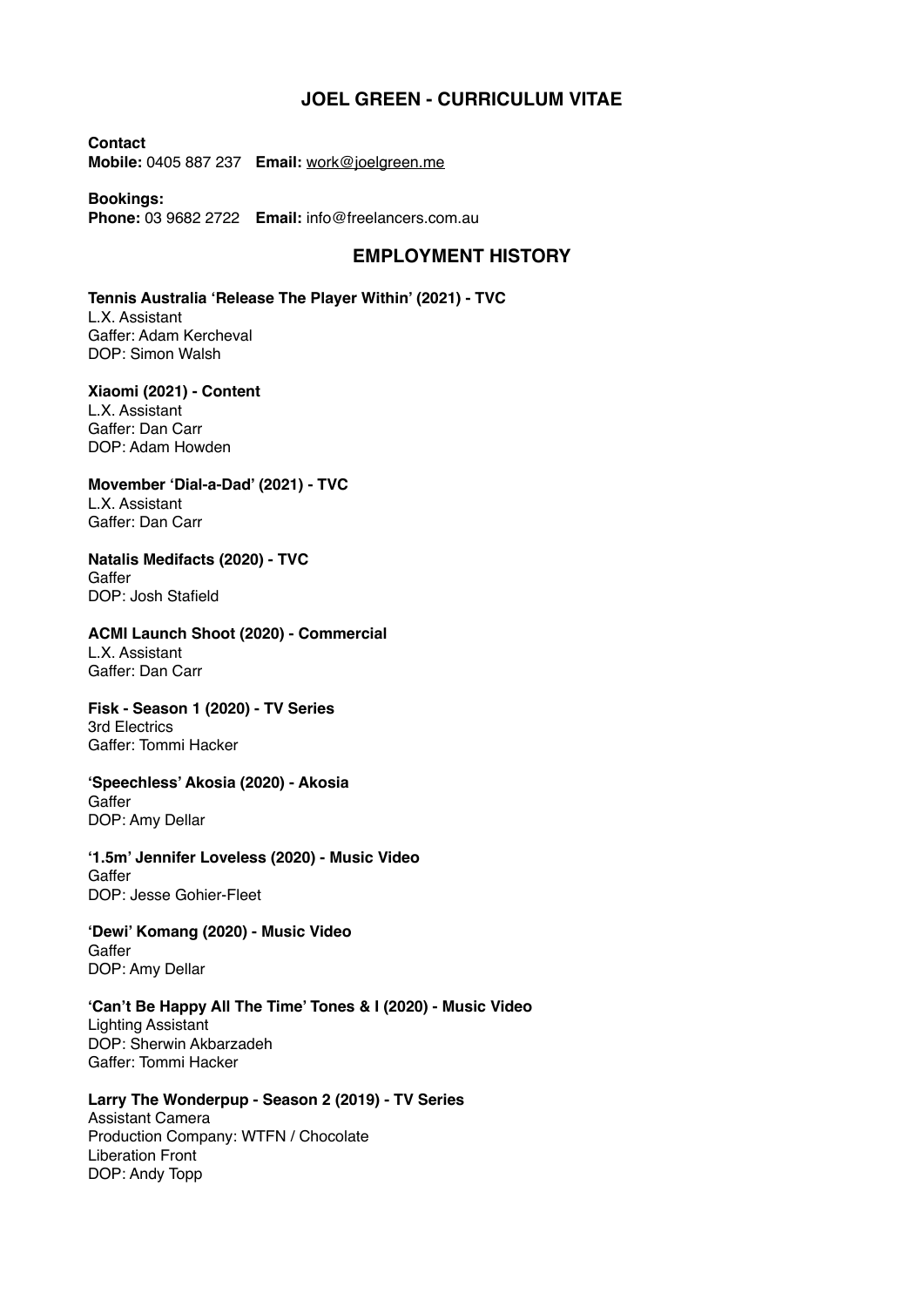**The Water Inside Us All (2019) - Short Film**  Gaffer DOP: David McKinnar

**Alone (2019) - Short Film**  Gaffer DOP: Brendan Cherry

**Latent Baptism (2019) - Short Film**  Gaffer DOP: Amy Dellar

**Chapel Street Precinct: 'Don't Netflix & Chill' Campaign (2019) - Corporate Content**  Assistant Camera Production Company: Wildebeest Films DOP: Sam Broeren

**Tretham Street Film Campaign (2019) - Corporate Content**  Assistant Camera

Production Company: Wildebeest Films DOP: Sam Broeren

**Taboo (2018) - Short Film Gaffer** DOP: Brendan Cherry

**Dani Boi (2018) - Documentary Short**  Production Company: ABC Arts / Sweetshop DOP: Dan von Czarnecki

**'Visions' Stonefield (2018) - Music Video**  1st AC & Electrics DOP: David McKinnar

**Miss Pisces (2018) - Short Film Gaffer** DOP: David Rusanow

**'Futon Couch' Missy Higgins (2018) - Music** 

Video Best Boy Gaffer: Joshua Potts DOP: David McKinnar

**'Love is Blind' Dustin Tebbutt (2018) - Music Video**  Best Boy Gaffer: Joshua Potts DOP: David McKinnar

**El Nino (2017) - Short Film Gaffer** DOP: Liv Bunting

**Cancer Australia (2017) - Corporate Content Gaffer** DOP: David McKinnar

## **EDUCATION**

Swinburne University of Technology (2014-2018) Bachelor of Film & Television